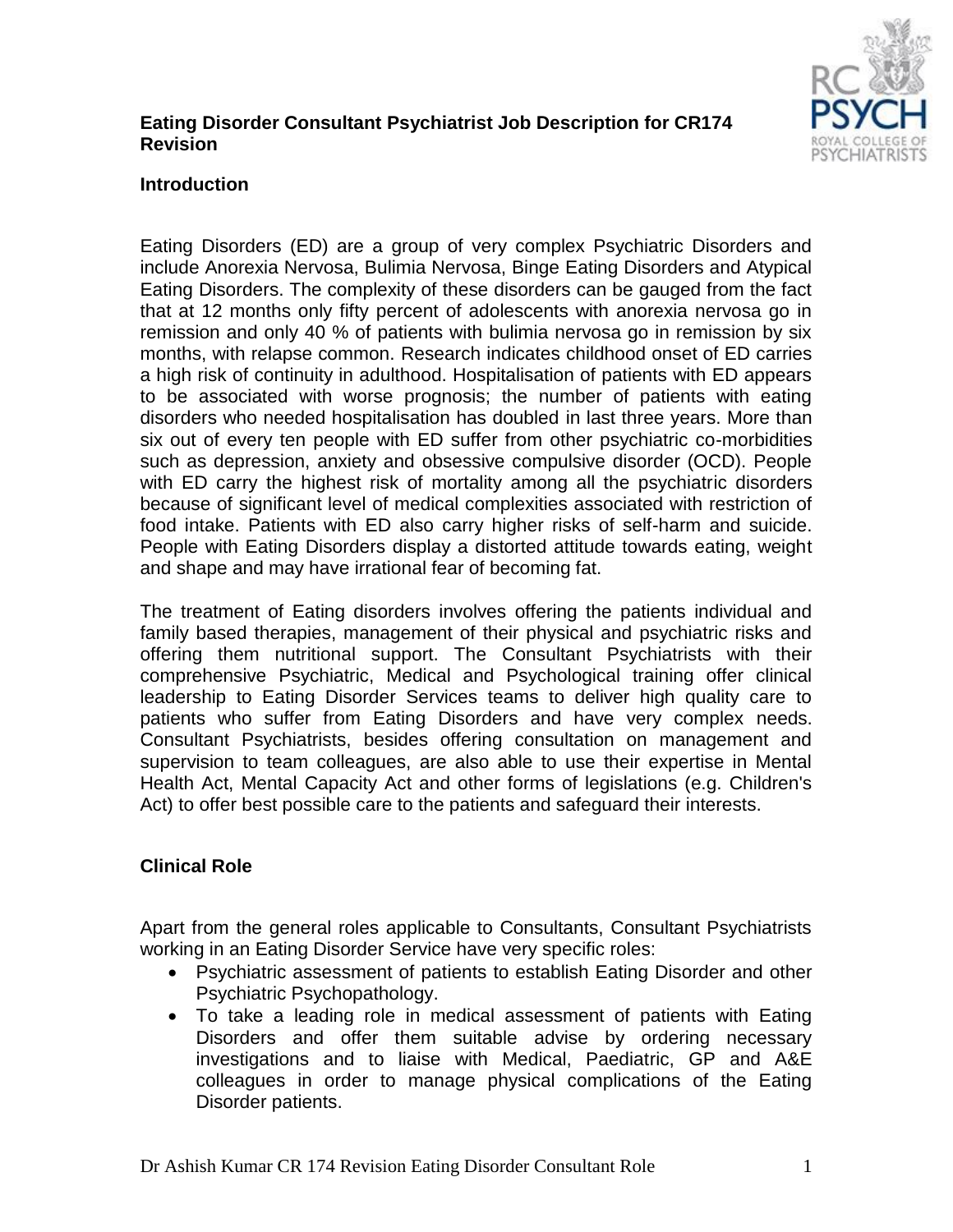

- Offer Psychiatric and Medical Risk assessment and Management to Eating Disorder Patients.
- To Liaise with Children's services, Social services, Education Authorities, GPs, Medical and Psychiatric Colleagues in CMHTs and families to offer comprehensive care to patients with Eating Disorders.
- Help with implementation of National (NICE ED Guideline, MARSIPAN (Junior and for Adults), Local guidelines and Pathways.
- Work with team colleagues to help the Eating Disorder teams achieve NHS England and Department of Health set Eating Disorder service related directives (i.e. Access and Waiting time directives).
- Work with team colleagues to help ED teams comply with use of Routine Outcome Measures (ROMS) and effective use of different ED specific tools for better screening and diagnosis of ED patients and also for effective monitoring of their progress with treatment.
- Offer suitable therapeutic input to patients with Eating Disorders in different modalities such as CBT-E, Family Therapy and DBT.
- Offer supervision to ED team colleagues in complex case management of ED patients (e.g.-Patients on CPA).
- Offer management and monitor progress of Psychiatric co morbidities among ED patients such as Depression, Anxiety, OCD and ASD.
- Offer Psychopharmacological management to ED patients both licensed and off-licence as indicated in NICE guidelines and monitoring of such patients.
- Knowledge and use of Mental Health Act, Mental Capacity Act, Children's Act and other applicable legal frameworks in the management of patients with ED and to safeguard their needs.
- Write reports to help ED patients in relation to use of legal framework such as Mental Health Review Tribunals, Courts and in relation to help them with their social care, work, training, education and accessing benefits.

# **Leadership Roles**

- Take a leadership role in developing guidelines, pathways and to set, develop and embed ED services.
- Take a leadership role in liaison with managers in local and regional negotiations with Commissioners and providers to attract and generate funding for Eating Disorder Service.
- Take a leadership role and offer Psychiatric expertise in contract negotiations and employing suitable staff with required training and qualifications to the ED teams.
- Take a leadership role in being part of local and regional clinical net-work to enhance understanding about Eating Disorders and promote coworking among professionals with varied backgrounds and colleagues from third sector to deliver high quality of care.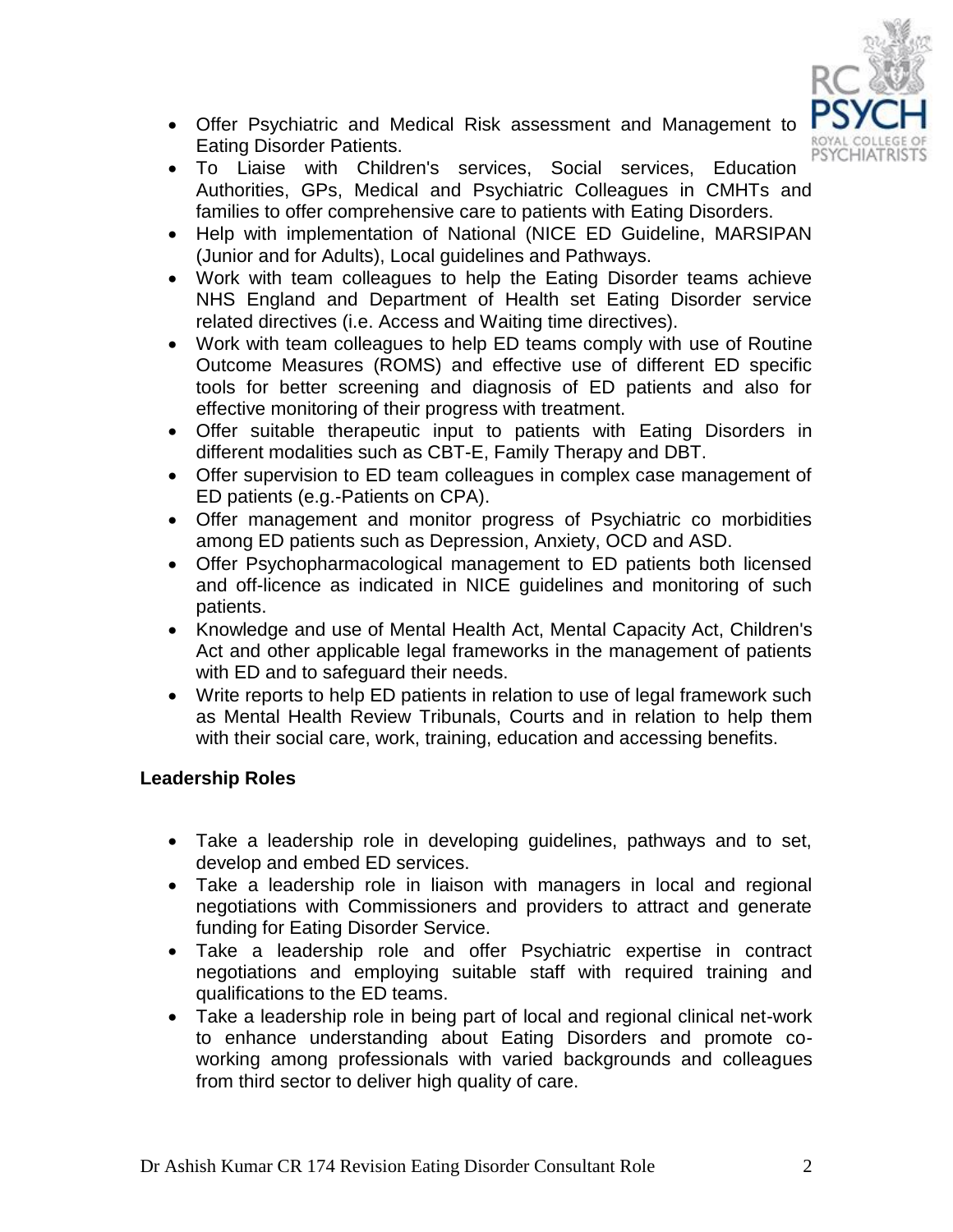

- Take a leadership roles in clinical governance, audit and standard setting of ED service and monitoring of patient feed-back and outcome measures in collaboration with other colleagues of the team and to use service user and carer feedback to set direction of the service.
- Take a leadership roles in setting and running suitable transition groups between Young People's ED service, Adult ED service, tier 3 CAMHS services, Adult CMHTs and Tier 4 Regional Inpatient units for ED patients for effective transition of care of ED patients to suitable services.
- Take a leadership roles in RCPsych ED Faculty and similar such forums such as NHSE policy making bodies to contribute to national policy making and direction setting in the field of ED.

## **Educational Roles**

Key components of the leadership role within the specialty

- Take an active role in training and teaching of staff from ED Service Team and wider mental health services staff to improve their understanding and knowledge of latest evidence based practice on Eating Disorders.
- Take an active role in education of people from wider networks such as parents, carers, social workers, schools, colleges, youth centres, school nurses, GPs and other medical and paediatric colleagues to reduce stigma about ED patients and promote awareness, early detection, diagnosis and management of patients with ED for better prognosis.
- To educate and train primary and secondary care staff in early recognition and referral of ED patients to suitable services.
- Take active role and contribute to innovation and research in the field of ED.
- Offer Educational and Clinical supervision to junior and senior psychiatric trainees and offer teaching to medical students.

### **Information to support job descriptions and job plans Include a model job where appropriate**

- There is a wide variation in staffing, set-up and delivery of ED services across the country.
- The variation is pronounced in terms of staff background and numbers between Young People's, Adult's and Inpatient ED services though the principles of evidence based treatment remains the same. There is evidence in young people under 18 to suggest that Community based treatment for patients with ED such as outpatient and day patient services work as well as or better than inpatient treatment for ED patients.
- The RCPSych Eating Disorders Faculty report CR170 (2012) recommended that a specialist ED service needs 1.2 WTE of Consultant and 2.4 WTE of senior and junior trainee psychiatrists per 1 Million population for adult ED services.